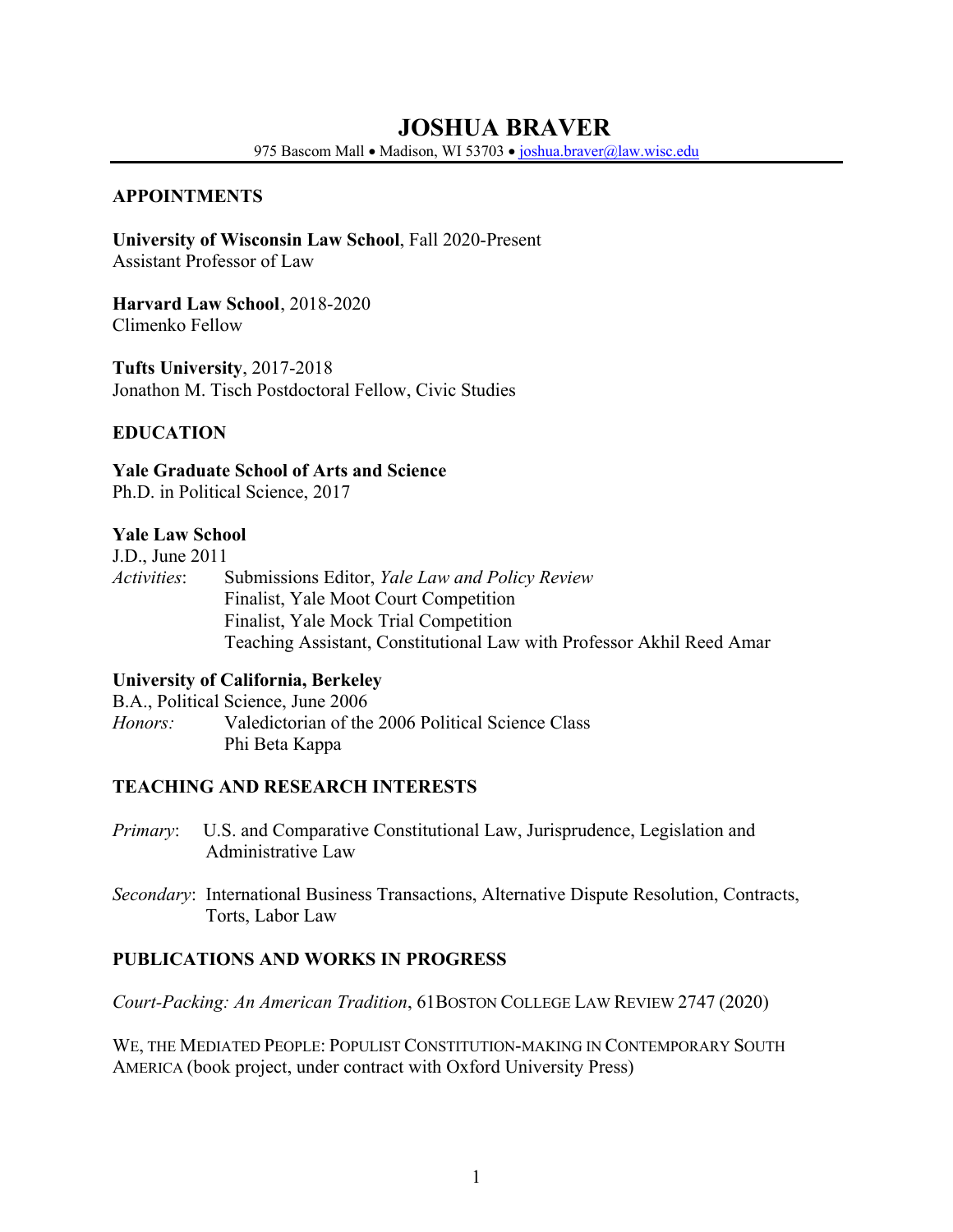*Election Rules and Constitutional Assemblies in* THE FOUNDATIONS AND TRADITIONS OF CONSTITUTIONAL AMENDMENT (Richard Albert & Xenophon Contiades, eds., Hart Publishing, 2017)

THE U.S. CONSTITUTION AND COMPARATIVE CONSTITUTIONAL LAW: TEXT, CASES, AND MATERIALS with Steven Calabresi and Bradley Silverman, Foundation Press (2016) (available at https://www.amazon.com/U-S-Constitution-Comparative-Constitutional-Law/dp/1628101903)

*Hannah Arendt in Venezuela: Hugo Chavéz Battles the Supreme Court over the Creation of the 1999 Venezuelan Constitution*, 14 INTERNATIONAL JOURNAL OF CONSTITUTIONAL LAW 555 (2016) (available at https://papers.ssrn.com/sol3/papers.cfm?abstract\_id=2998103)

*Election Rules and Revolutionary Breaks and the Creation of the 1999 Venezuelan Constitution in* THE FOUNDATIONS AND TRADITIONS OF CONSTITUTIONAL AMENDMENT (Richard Albert & Xenophon Contiades, eds., Hart Publishing, 2017)

*Exporting Counter Interpretation*: *Redeeming the U.S. Constitution in the UK*, 47 GEORGETOWN JOURNAL OF INTERNATIONAL LAW 867 (2016) (available at http://papers.ssrn.com/sol3/papers.cfm?abstract\_id=2654038)

# **OTHER**

*Digging your own Grave in the 1860 and the 2020 Election*, ILLINOIS LAW REVIEW (forthcoming symposium on Biden's first 100 days)

*Suing Trump over the Capitol Riot: A Preliminary Assessment*, LAWFARE, Feb. 26, 2021 (with Scott R. Anderson and Alan Z. Rozenshtein)

*The Myth of Recurrent Court-Packing,* THE CONSTITUTIONALIST, Nov. 30, 2020

*What's the Rush, Why Revolutionaries Love Speed*, BALKINIZATION BLOG, Jan. 15, 2020 (symposium on Gary Jeffrey Jacobsohn & Yaniv Roznai, CONSTITUTIONAL REVOLUTION)

Extended Book Review Essay, *Critiquing Trade from Within* 23 JOURNAL OF INTERNATIONAL ECONOMIC LAW 771 (2020) (reviewing Frank Garcia, CONSENT AND TRADE)

*Putting "Abusive Constitutionalism" in Perspective,* INTERNATIONAL JOURNAL OF CONSTITUTIONAL LAW BLOG, with response by David Landau, July 28, 2018

*New York Isn't Ready for a Constitutional Convention*, DISSENT, Nov. 6, 2017

Extended Book Review Essay, *Undemocratic Deliberation*, 35 LEGAL STUDIES 720 (2015) (reviewing CONSTITUTIONAL COURTS AND DELIBERATIVE DEMOCRACY (2013))

*Counter-Interpretation, Constitutional Design, and the Right to Family Life*, UK CONSTITUTIONAL LAW BLOG, Jan. 6, 2014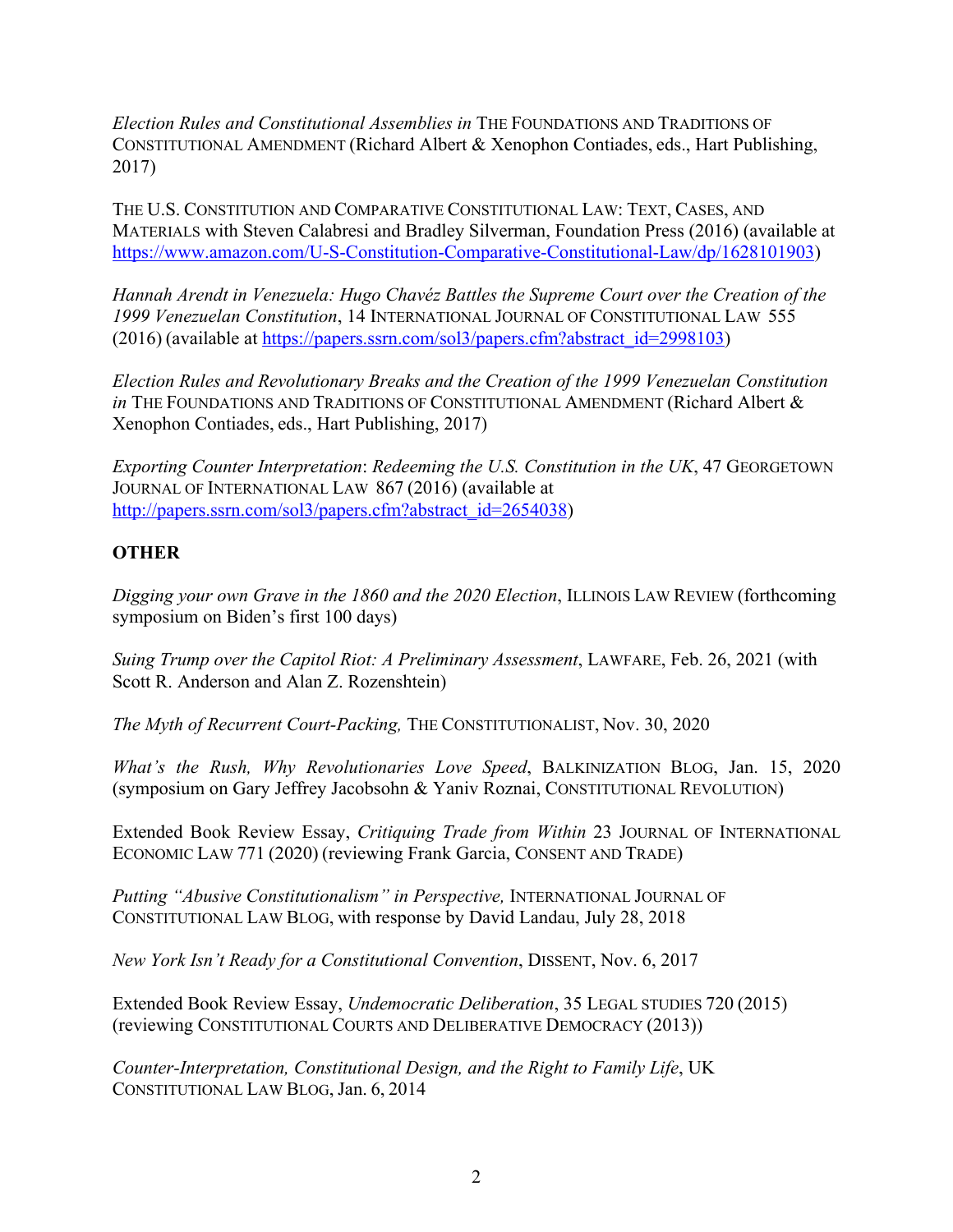*What House of Cards Gets Wrong*, POLITICO, Sept. 20, 2013

#### **SELECTED TEACHING EXPERIENCE**

#### **HARVARD LAW SCHOOL, CAMBRIDGE, MA.** Fall 2018-Present

*Instructor*, *Legal Research and Writing* 

#### **YALE LAW SCHOOL, New Haven, CT.** The same of the same of the same of the same of the same of the same of the same of the same of the same of the same of the same of the same of the same of the same of the same of the same

*Guest lecturer*, *Comparative Constitutional Law* With Professor Steven Calabresi and Akhil Reed Amar, co-led two sessions on positive rights and constitution-making using chapters I authored in a comparative constitutional law casebook.

| <b>PROF. ALEC STONE SWEET, YALE UNIVERSITY, New Haven, CT.</b><br>Teaching Assistant, Law and Globalization<br>Led discussion sections. Prepared and reviewed student assignments. | Spring 2014                                            |
|------------------------------------------------------------------------------------------------------------------------------------------------------------------------------------|--------------------------------------------------------|
|                                                                                                                                                                                    |                                                        |
|                                                                                                                                                                                    | PROF. AKHIL REED AMAR, YALE UNIVERSITY, New Haven, CT. |

*Teaching Assistant, Constitutional Law*  Led discussion sections. Prepared and reviewed student assignments.

#### **PROFESSIONAL EXPERIENCE**

**Department of Justice, Office of Legal Policy**, Washington, DC July-August 2010 *Intern.* Analyzed constitutionality of regulations and feasibility of pending legislation. Authored memo on the power of the Attorney General. Vetted judicial nominees.

**Cahill, Gordon, & Reindel LLP**, New York, NY June-July 2010 *Summer Associate.* Prepared notes for interviews in white collar investigation. Reviewed regulations governing discovery with federal agencies.

**Campaign Legal Center**, Washington, DC Summer 2009 *Intern*. Researched and drafted amicus briefs concerning campaign finance and standing rules.

**Department of Homeless Services Legal Affairs**, New York, NY 2006-2007 *Urban Fellow*. Represented the agency at administrative law hearings. Drafted internal agency memos and policies concerning a wide variety of issues, such as search and seizure and funding streams in city shelters. Participated in fellowship activities, including weekly seminars.

#### **PROFESSIONAL SERVICE**

*Trainer and Practitioner,* Harvard Mediation Project, 2017-Present

*Rapporteur*, American Society of Comparative Law Committee on the Integration of Law and Social Science, 2016

*Representative*, Yale Graduate Student Assembly, 2013-2014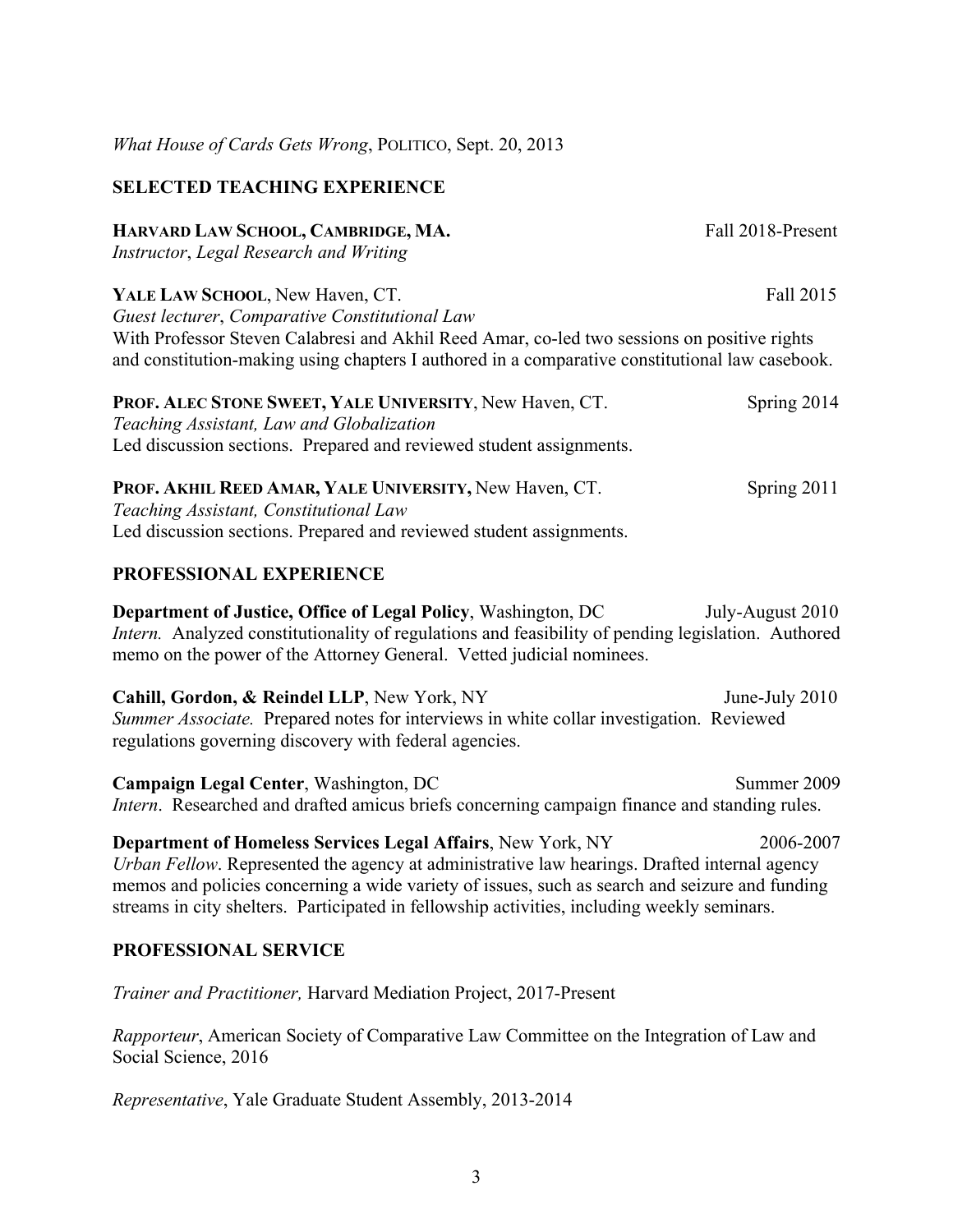*Member,* Yale Graduate Student Assembly Dean's Committee on Student Grievances, 2013- 2014

*Director*, Yale Colloquium on Representative Government, 2012-2013

# **FELLOWSHIPS AND AFFILIATIONS**

MacMillan Center Dissertation Grant, 2016

Latin American Travel Grant, Council for Latin American Studies, 2015

Director, Yale Colloquium on Representative Government, 2011-2014

Tinker Research Grant, Council for Latin American and Iberian Studies, 2014

Pre-Dissertation Grant, Macmillan Center for International and Area Studies, 2012

UK Popular Sovereignty Network Grant, 2012

# **SELECTED PRESENTATIONS AND MEDIA APPEARANCES**

*Supreme Court Packing and Reforms: Proposals and Prospects, Committee for Justice, February 2021*

*The Politics and History of Court-Packing*: A Debate with Dan McLaughlin, Dallas and Austin Chapter of the Federalist Society, December 2020.

*Is Court-Packing Legitimate*: A debate with Thomas Keck, The Constitutionalist, October 2020

*Pumping the Brakes on Packing the Court,* 8 O'Clock Buzz, Wort 89.9, October 2020

*The Myth of Recurrent Court-Packing*

-Global Summit Conference, January 2020

-American Political Science Association Conference, September 2020

-University of Richmond Law School, Junior Faculty Forum, May 2019

-University of Michigan Law School, Junior Scholars Conference, April 2019

*Extraordinary Adaptation as Constituent Power* 

-University of Valencia Conference, Constitutional Change and Constituent Power, December 2020

*Popular Constitution-Making*,

-University of Valencia Conference,

-University of Texas at Austin Law School, Constitutional Studies Luncheon, April 2019

- Harvard Law School, *Constitution-Making Class* taught by Lawrence Lessig, October '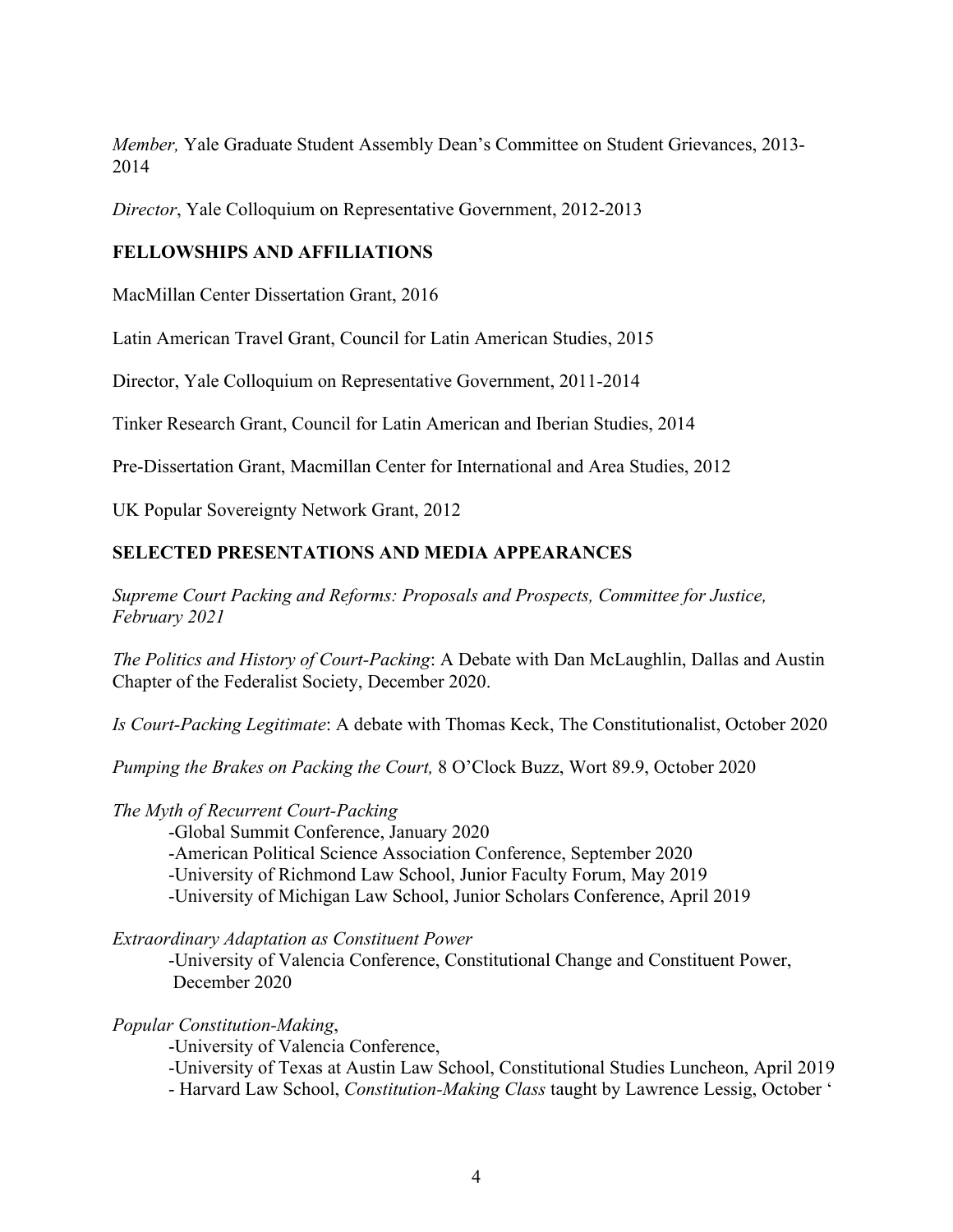2018

*Judicial Review of Constitutional Assemblies*, UCLA Law School, *Annual Works-in-Progress Comparative Law Workshop*, February 2017

*Conflicts between Governments and Constitutional Assemblies*

-Yale Law School, ACS Progressive Scholars Workshop, September 2016

-American Political Science Association Conference, September 2016

*Shifting the Median Voter*, American Society of Comparative Law Committee on Law and Social Sciences, University of Chicago, May 2016

*Conflicts between the Government and the Constituent Assembly in South America* -Future of Democracy Conference, National Museum of Iceland, May 2016 -Yale Law School, Human Rights Workshop, October 2015

*Exporting U.S. Counter-Interpretation to the UK*, Workshop on Comparative Constitutional Law, University of Milan Department of National and Supranational Law, May 2015

*Counter-Interpretation and Constitutional Supremacy*, I-CONNECT BLOG VIDEO INTERVIEW, Jan. 23, 2015

*Hannah Arendt in Venezuela: The Battle between Hugo Chávez and the Supreme Court over the Creation of the 1999 Constitution*

-Workshop on Comparative Constitutional Amendment, Boston College Law School, May 2015

-Plenary Panel, Younger Comparative Constitutionalist Conference, Florida State University, April 2015

**LANGUAGES**

Spanish

# **REFERENCES**

Prof. Martha Minow Harvard Law School 617-495-4276 minow@law.harvard.edu

Prof. Akhil Reed Amar Yale Law School 203-432-4838 akhil.amar@yale.edu

Prof. Steven G. Calabresi Northwestern Law School 312-503-7012

s-calabresi@law.northwestern.edu

Sandy Levinson University of Texas Law School 512-232-1351 slevinson@law.utexas.edu

Prof. Richard Albert UT Austin Law School 617-552-3930 richard.albert@law.texas.edu

Prof. Bryan Garsten